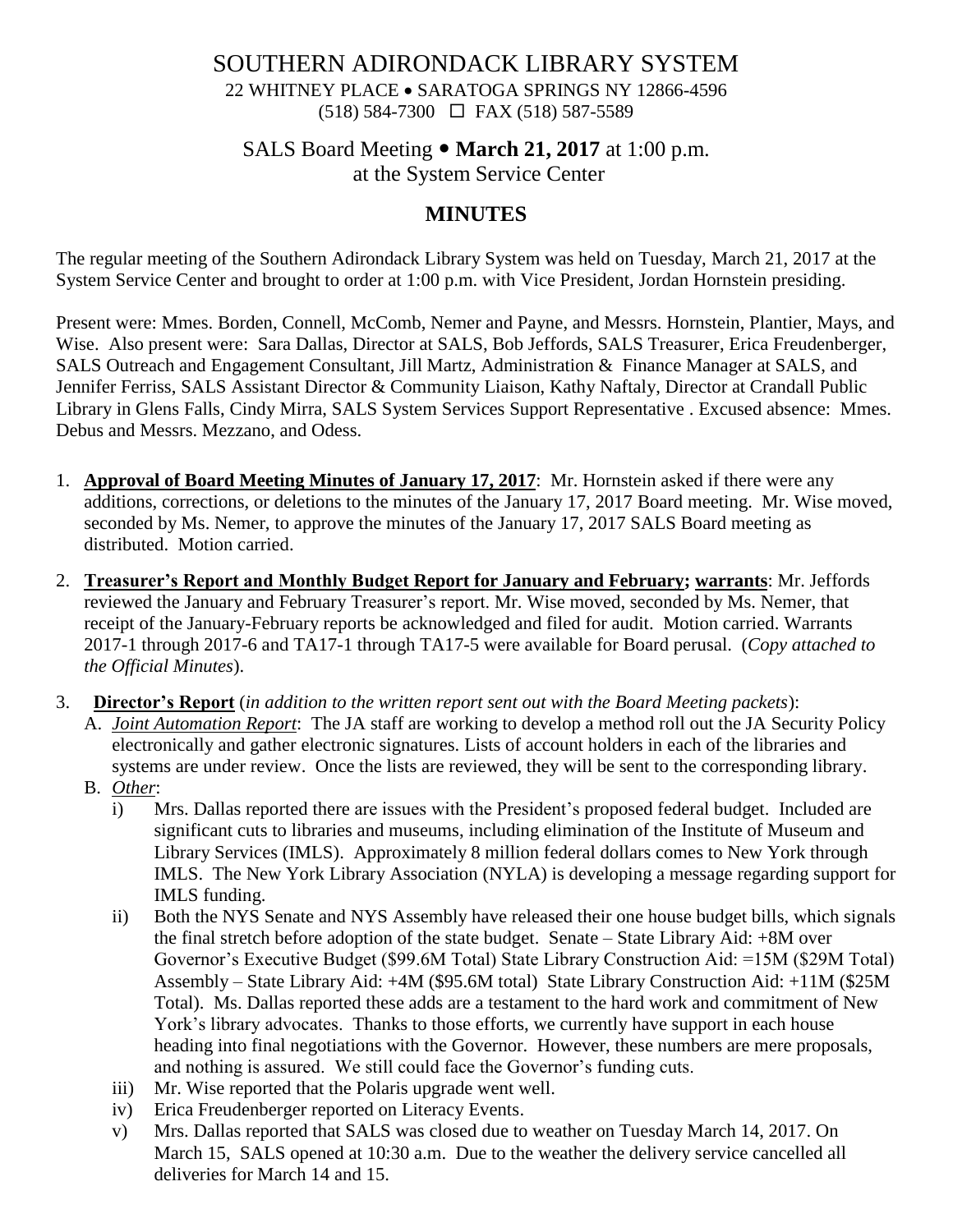*SALS Board Meeting Minutes, March 21, 2017……………………………………………………..……..2*

- vi) Mrs. Dallas reported more changes in staffing in member libraries. Marie Ellsworth is now the director of the Stony Creek Library and Cynthia Hedger has retired from the Hadley-Luzerne Library.
- vii) SALS will be hosting a meeting on Thursday, March 23 to discuss proposed revised minimum standards. One new proposed minimum standard is Trustee education hours. All library board members, including ex-officio board members must complete at least three hours of education annually. Mrs. Dallas reported that in the review of her evaluation, a comment was made regarding trustee orientation. Mrs. Dallas suggested that at each future SALS Board meetings, there will be a short trustee refresher on various topics.
- viii) SALS is offering two Bridges out of Poverty training sessions and Trustees and staff that work with the public are encouraged to attend. The first will be Monday April 10 from 9am to 11 am at SALS. The second is Thursday April 13 from 5pm to 7pm at SALS. Both sessions will be taught by an educator from the Prevention Council and will contain the same information. Light snacks will be served in the morning session and pizza and salad will be served at the evening session.
- ix) Mrs. Dallas reported that the Argyle Free Library was in Bill Toscano's blog with the Post Star,"What's New at Argyle Library: Prom Dresses. Argyle library director, Hannah Stahl, worked with Leslie Balcom, a special education teacher at the Argyle Central School to organized a "dress shop" at the Argyle Free Library. The library will be accepting donated prom dresses and other items. There will be changing rooms and seamstresses. This will be open to students from all local schools at no charge. The shop is expected to be opened from 1pm to 5pm on Saturdays.

#### 4. **Committee Reports**:

- A. *Audit & Finance)*: No report.
- B. *Building Committee*: Mr. Mays reported that the engineers are on board to prepare for the construction grants.
- C. *Bylaws Committee)*: No report.
- D. *Central Library Aid and Services*: No report.
- E. *County Aid Coordinators*: No report.
- F. *Library Services:* No report.
- G. *Personnel*: Ms. Payne reported the Evaluation of Director *(Copy attached to the Official Minutes)*
- H. *Trustee Nominating:* Ms. Nemer recommended Nancy Seifts of Lake Pleasant as Frank Mezzano's replacement. *(Copy of Nancy Seifts letter attached to Official Minutes).*

# 5. **Unfinished Business:** No report.

# 6. **New Business:**

- A. *Travel:* No report
- B. *Other:* Mr. Jeffords reported that Jill Martz's official retirement date is June 1, 2017. SALS staff is developing a job description and salary range. It is anticipated to have a new hire by Mid-May.
- C. Ms. Dallas reported the importance of encouraging library staff and trustees to become institutional members of NYLA.

# 7. **Director's Council Report**: No report.

# 8. **Announcements**:

Mr. Plantier reported on the Luzerne Challenge grant. Building analysis has had some setbacks but is moving forward.

Next SALS Board Meeting will be held on April 18th at 1:00 p.m.